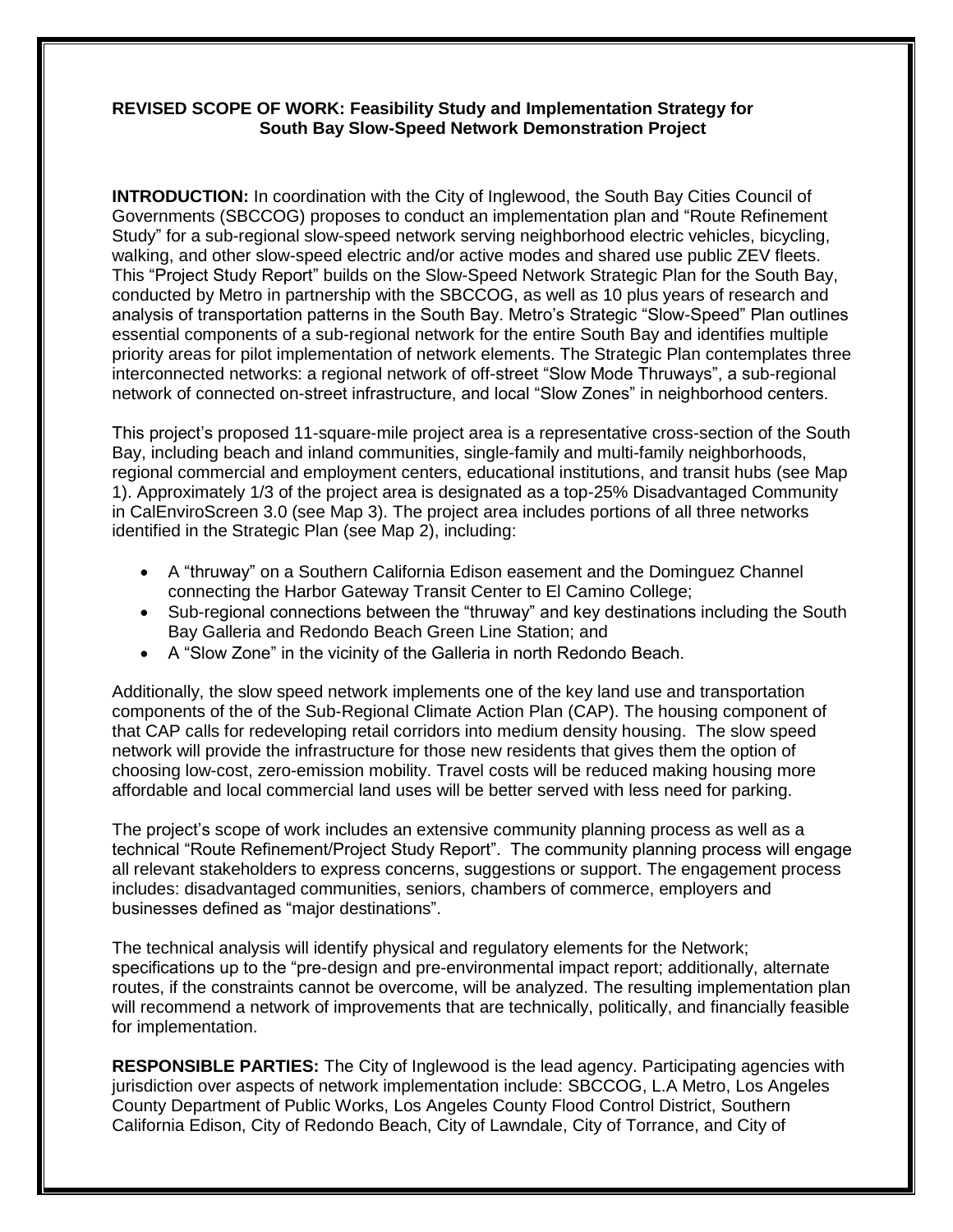Gardena. Other participants will include representatives of key institutional stakeholders, including El Camino College and the South Bay Galleria.

#### **ENCLOSURES:**

- Map 1: Project Area Detail
- Map 2: Slow-Speed Network Project Area Overlay
- Map 3: CalEnviroScreen 3.0
- Pic 1: Dominguez Channel Thruway
- Pic 2: Dominguez Channel Thruway DAC location in City of Gardena
- Pic 3: Dominguez Channel Thruway DAC location in City of Carson
- Pic 4: Slow-Speed ZEVs collage of different types of Neighborhood Electric Vehicles
- Pic 5: Slow-Speed ZEVs collage of other slow speed vehicles

*Executive Summary of Slow Speed Network Strategic Plan for the South Bay Slow Speed Network Strategic Plan for the South Bay*

Letters of Support (Letters of support were originally obtained in October for the Fall 2017 RFP. All supporters have authorized us to use their letters again for this submittal)

**OVERALL PROJECT OBJECTIVES:** Support the use of zero-emission electric and humanpowered transportation modes through the provision of a well-designed infrastructure network.

#### 1. **Project Management**

#### **Task 1.1: Project Kick-off Meeting**

- If needed, SBCCOG will hold a kick-off meeting with Caltrans staff to discuss grant procedures and project expectations including invoicing, quarterly reporting, and all other relevant project information.
- SBCCOG Team (staff and SBCCOG Planning and Policy Contractors) to define roles, review timeline, budget and deliverables for the project.
- Responsible Party: SBCCOG
- Involved: Caltrans

#### **Task 1.2: Procure Technical Consultant**

- Issue RFP and hire a consultant team capable of delivering all technical tasks outlined in this application while working closely with SBCCOG Team
- Responsible Party: SBCCOG Team

#### **Task 1.3: Invoicing**

- Submit complete invoice packages to Caltrans District 7 staff monthly.
- Responsible Party: City of Inglewood and SBCCOG
- Involved: Caltrans

#### **Task 1.4 Quarterly Reports**

- Submit quarterly reports to Caltrans District 7 staff quarterly.
- Responsible Party: City of Inglewood and SBCCOG
- Involved: Caltrans

| Task | <b>Deliverable</b>       |
|------|--------------------------|
| 1.1  | Meeting agenda & notes   |
| 12   | RFP, executed contract   |
| 1.3  | <b>Invoice Packages</b>  |
|      | <b>Quarterly Reports</b> |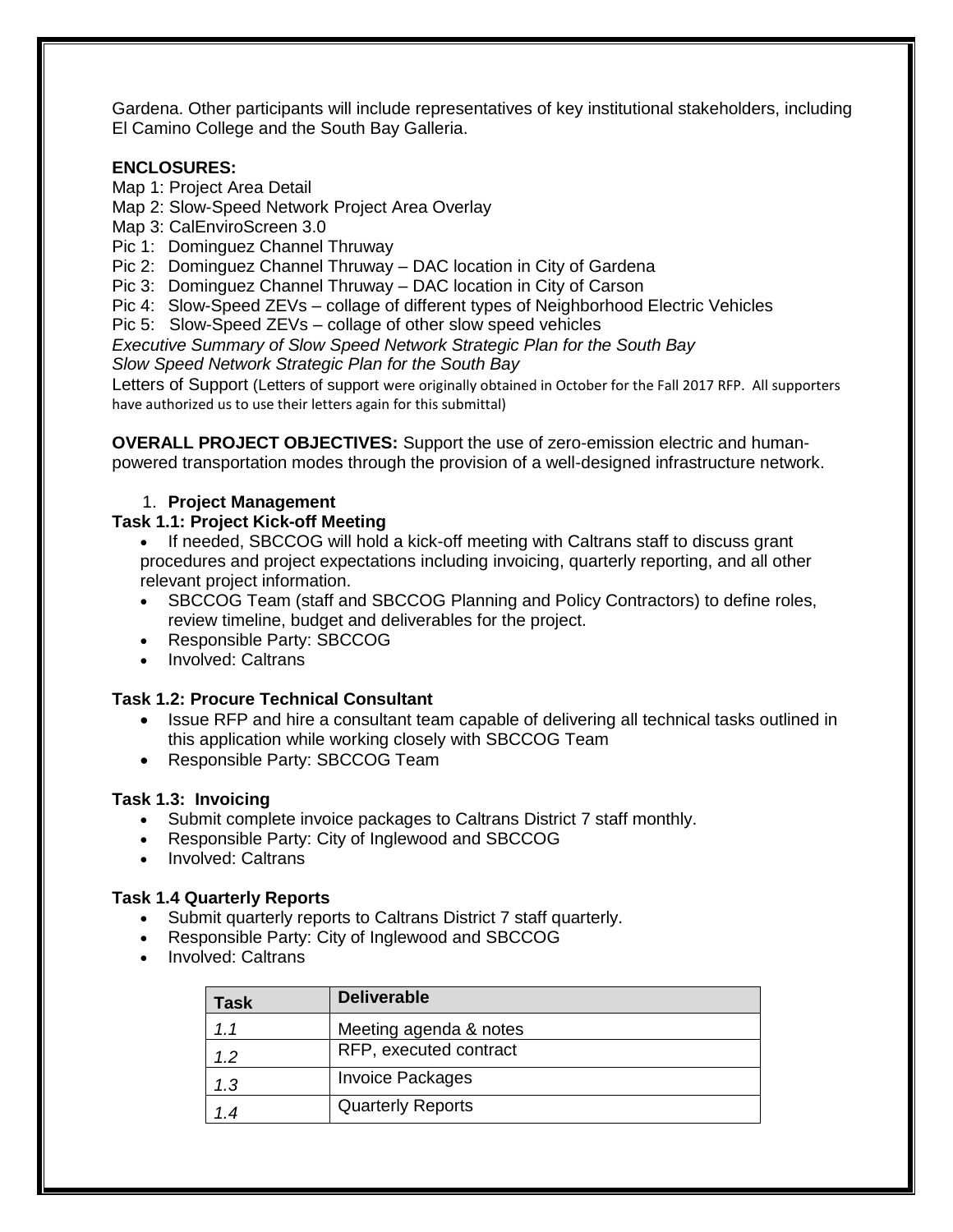# **Task 2. Data and Evaluation**

# **Task 2.1: Team Project Data/Evaluation Design and Review Meetings**

- Convene meetings/Conference calls with SBCCOG Team and Technical Consultant Team to discuss progress on data gathering and evaluation as well as other relevant activities to Task 2.
- Responsible Party: SBCCOG, Technical Consultant

# **Task 2.2: Technical Advisory Committee**

- Convene meetings with Technical Advisory Committee, including L.A Metro, LA County Public Works, LA County Flood Control District, Southern California Edison, South Bay Cities (management and staff), El Camino College, Caltrans.
	- $\circ$  Share baseline speed, collision, traffic data and evaluations for project area
	- o Solicit inputs, strategies and expertise for data and evaluation activities in Task 2.
- Responsible Party: SBCCOG, Technical Consultant
- Involved: Caltrans, Metro, local jurisdictions, Utilities

# **Task 2.3: Team Implementation Plan Process**

- Convene meetings with SBCCOG Team and Technical Consultant to discuss, review and revise/update Task 2 actionable items as necessary for achieving scope of work activities and deliverables. Continuously update plan, as needed.
- Responsible Party: SBCCOG, Technical Consultant
- Involved: Caltrans, Metro, Local Jurisdictions

# **Task 2.4: Identify Candidate Streets & Rights-of-Way**

- Identify initial proposed network based on Metro Slow-Speed Network Strategic Plan, South Bay Bicycle Master Plan, Metro Active Transportation Strategic Plan, Metro First/Last Mile Strategic Plan, cities' circulation elements, and other applicable mobility plans. Off-street rights-of-way identified for evaluation include the Dominguez Channel and the Southern California Edison utility corridor.
- Responsible Party: SBCCOG, Technical Consultant
- Involved: Metro, Local Jurisdictions

## **Task 2.5: Baseline Traffic Data**

- Review existing and collect additional data if necessary about traffic volumes and speeds on candidate streets.
- Responsible Party: SBCCOG, Technical Consultant
- Involved: Metro, local jurisdictions

# **Task 2.6: Baseline Bike/Ped/Slow-Speed Data**

- Review existing and collect additional data if necessary about current volumes of bicycle, pedestrian, and slow-speed travel on candidate streets.
- Responsible Party: SBCCOG, Technical Consultant
- Involved: Metro, local jurisdictions

# **Task 2.7: Review Candidate Streets to Determine Feasibility**

- Confirm suitability for shared or dedicated on-street infrastructure based on current conditions and traffic patterns and potential effectiveness of improvements/countermeasures.
- Responsible Party: SBCCOG, Consultant
- Involved: Metro, local jurisdictions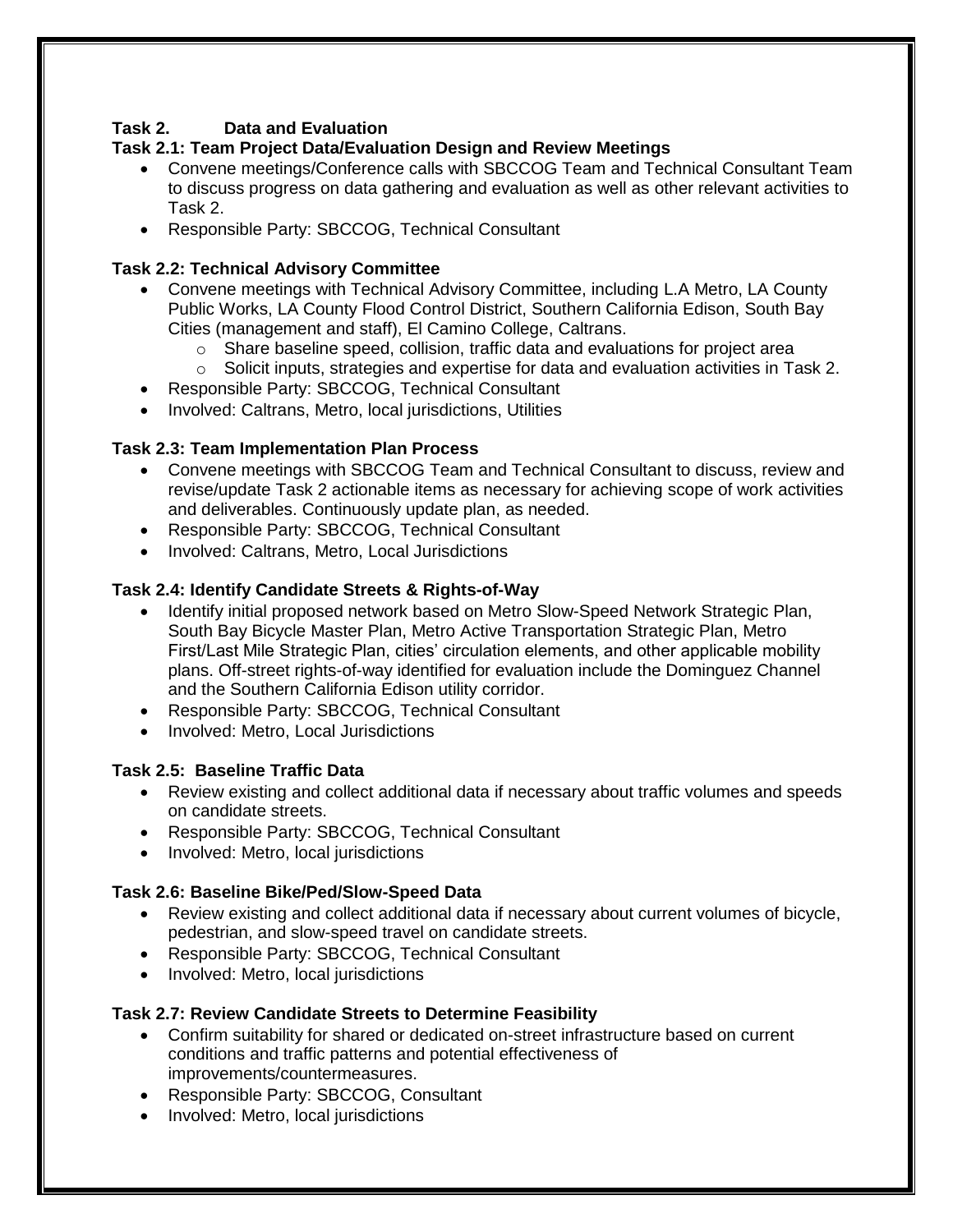### **Task 2.8: Public Survey**

- Conduct survey regarding travel behaviors, likelihood of and barriers to NEV adoption, and attitudes toward proposed improvements.
- Responsible Party: SBCCOG, Consultant

| Task          | <b>Deliverable</b>                              |
|---------------|-------------------------------------------------|
| 2.1           | Meeting agendas; Project status matrix          |
|               | Meeting agendas; Map of speed, collision,       |
|               | traffic data for relevant streets; Concept      |
| $2.2^{\circ}$ | plans                                           |
|               | Meeting agendas; Map of speed, collision,       |
|               | traffic data for relevant streets; Concept      |
| 2.3           | plans                                           |
|               | Initial proposed network of candidate           |
| 2.4           | streets                                         |
| 2.5           | Baseline traffic data for candidate streets;    |
|               | Baseline bike/ped/slow-speed data for           |
| 2.6           | candidate streets;                              |
|               | Draft network report of the feasibility for all |
| 2.7           | proposed streets and facility types.            |
| 2.8           | Survey questions; survey results                |

## **Task 3. Public Engagement**

### **Task 3.1: Team Outreach/Engagement Design and Review Meetings**

- Convene meetings with SBCCOG Team, Consultant Team, and city and community liaisons to discuss progress on public engagement, outreach activities as well as other relevant activities to Task 3.
- Responsible Party: SBCCOG, Technical Consultant

### **Task 3.2: Team Implementation Plan Process**

- Convene meetings with SBCCOG Team, Consultant Team, city and community liaisons to discuss, review and revise/update Task 3 actionable items as necessary for achieving scope of work activities and deliverables. Continuously update plan as needed.
- Responsible Party: SBCCOG, Technical Consultant
- Involved: Caltrans, Metro, Local Jurisdictions

### **Task 3.3: Key Stakeholder(s) Outreach**

- Identify and meet with key stakeholders and partner organizations to invite early participation and feedback. As conceptual network plans are developed, identify stakeholders most affected by proposed improvements and engage them directly. Potential Stakeholders may include community-based organizations, civic associations, service agencies, and other entities that work with low-income populations and/or communities of color.
- Working through SBCCOG and South Bay cities' communication channels, survey community groups to educate them about the proposed infrastructure
- Responsible Party: SBCCOG, Technical Consultant
- Involved: Local jurisdictions, El Camino College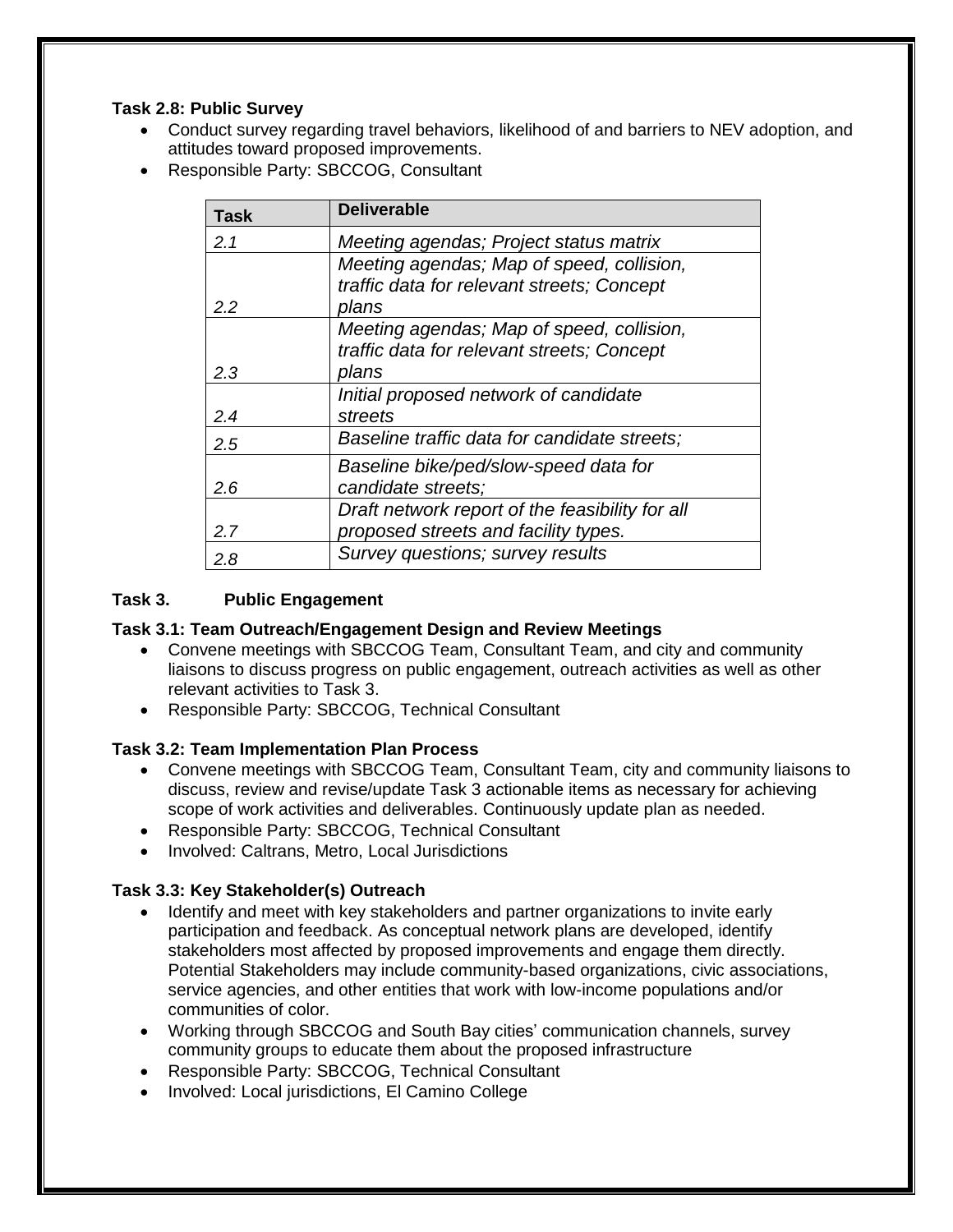### **Task 3.4**: **Community Outreach**

- Develop content, engage, educate and promote slow-speed network with community stakeholders and public using web and social media platforms
- Provide opportunities for community feedback through on-line survey tools
- Responsible Party: SBCCOG
- Involved: Community, at large; Local jurisdictions

#### **Task 3.5: Attend Community Meetings/Events**

- Identify meetings of community groups and community events to present information about the project and invite participation and feedback.
- Responsible Party: SBCCOG, Technical Consultant
- Involved: Local jurisdictions

#### **Task 3.6: Engage Local Jurisdictions**

- Meet with local elected officials to inform them of the project and seek input on key stakeholders and draft documents.
- Responsible Party: SBCCOG, Technical Consultant
- Involved: Local jurisdictions

#### **Task 3.7: Host Stakeholder Workshops**

- Plan, develop educational content, organize and conduct workshops to educate and engage Stakeholders about key project milestones: draft network design, and functionality of proposed network. Identify potential co-hosts in key South Bay Communities. These may include, community-based organizations, civic associations, or transportation advocacy groups. Record stakeholder input via survey tool or similar mechanism. Total: 4 workshops.
- Responsible Party: SBCCOG, Technical Consultant
- Involved: Local jurisdictions

#### **Task 3.8: Present Draft & Final Plan**

- Post draft and final documents on SBCCOG website and distribute to all stakeholders that have participated. Present to local jurisdictions.
- Responsible Party: SBCCOG, Technical Consultant

| Task | <b>Deliverable</b>                              |
|------|-------------------------------------------------|
| 3.1  | Meeting agendas; Project status matrix          |
| 3.2  | Work Plan; continuous updates                   |
| 3.3  | List of key stakeholders engaged                |
|      | Engage and promote project with community       |
| 3.4  | stakeholders including social media platforms   |
| 3.5  | List of meetings/events attended                |
| 3.6  | List of meetings                                |
|      | Workshop plan, Workshop occurred and            |
|      | documented, sign-in sheet on file, workshop     |
|      | materials and educational content; distribution |
| 3.7  | methods tracked, survey instrument completed    |
| 3.8  | Draft documents on website, email distribution  |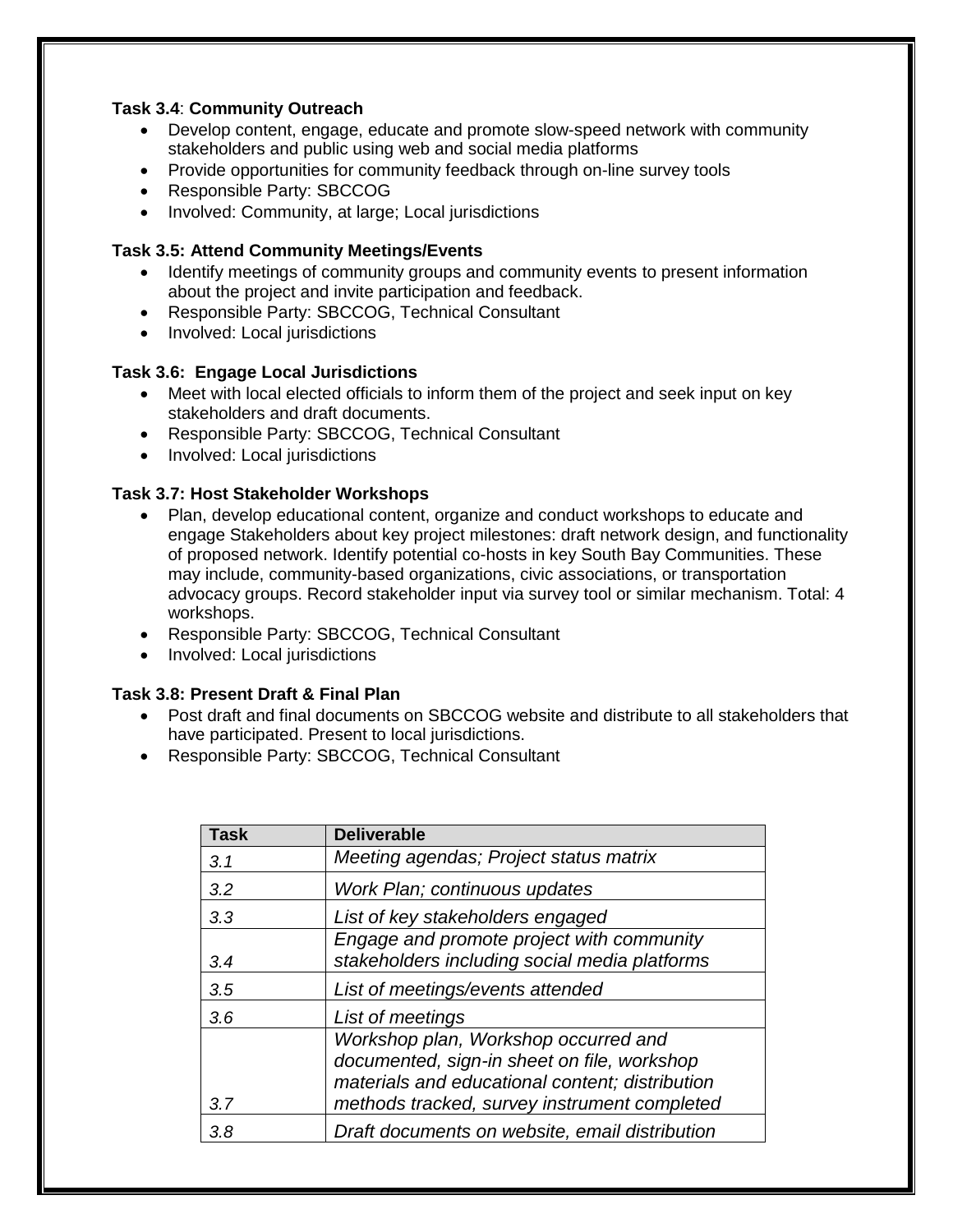*documented, presentations*

### **Task 4. Network Route Refinement (Technical) Study and Implementation Strategy Task 4.1: Team Conceptual Network Design and Review Meetings**

- Convene meetings with SBCCOG Team, consultant team to discuss progress on the feasibility study and implementation strategy work; and, other relevant activities to Task 4.
- Responsible Party: SBCCOG, Technical Consultant

### **Task 4.2: Technical Advisory Committee Review Meetings**

- Convene meetings with Technical Advisory Committee including Metro, LA County Public Works, LA County Flood Control District, El Camino College, Caltrans and South Bay Cities to review and advise on SBCCOG and Technical Consultant's findings and reports.
- Responsible Party: SBCCOG, Technical Consultant
- Involved: Caltrans, Metro, Local Jurisdictions

# **Task 4.3: Team Implementation Plan Process**

Convene meetings with SBCCOG team and Technical consultant to discuss, review and revise/update Task 4 actionable items action plan as necessary for achieving scope of work activities and deliverables. Continuously update plan as needed. Responsible Party: SBCCOG, Technical Consultant Involved: Caltrans, Metro

### **Task 4.4: Network Route Refinement Planning**

- Identify type and location of all proposed improvements. Based on draft network identified in Task 2.4, identify all proposed improvements that comprise the slow-speed network, such as traffic calming features, lane reconfigurations, intersection treatments, etc.
- Responsible Party: SBCCOG, Technical Consultant
- Involved: Local Jurisdictions

## **Task 4.5: Network Route Constraints Analysis**

- Identify and document constraints and design considerations at identified network locations (e.g. intersection geometry, traffic control and operations and maintenance on non-street rights of way).
- Responsible Party: SBCCOG, Technical Consultant
- Involved: Local jurisdictions, Utilities

### **Task 4.6: Conceptual Network Design**

- Conduct preliminary design of representative locations based on network element typologies. Conduct sufficient preliminary design work at constrained locations to ensure feasibility of recommended improvements.
- Responsible Party: SBCCOG, Technical Consultant
- Involved: Local jurisdictions

## **Task 4.7: Network Cost-Benefit Analysis**

- Conduct a cost estimate for full build out of proposed improvements. Quantify anticipated costs and identify qualitative benefits from network build out.
- Provide a cost-benefit element for housing and land use on network corridors including: VMT and GHG reductions that would result from neighborhood and short trip safe travel options
- Responsible Party: SBCCOG, Technical Consultant